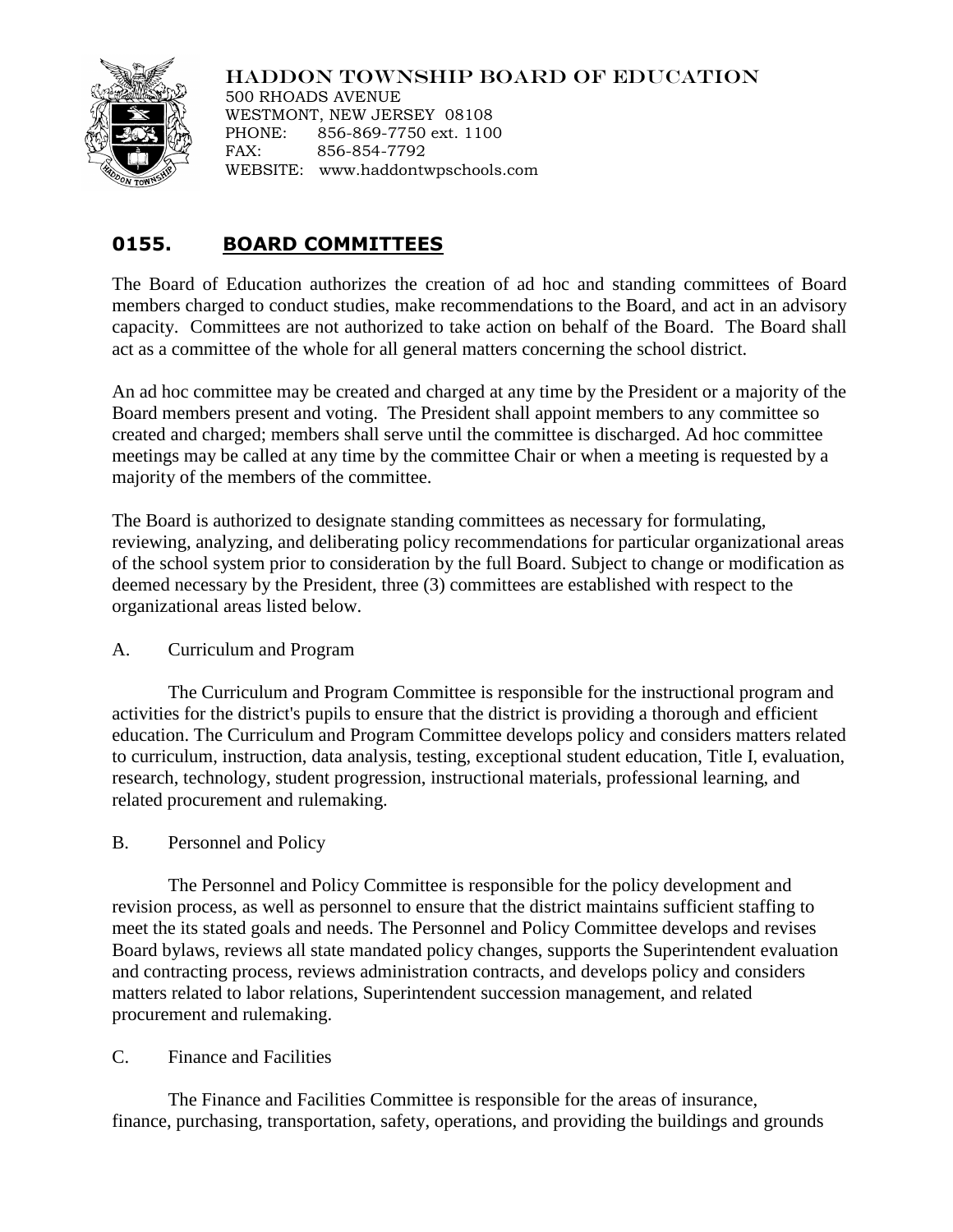facilities required for the provision of a thorough and efficient education of the district's children. The Finance and Facilities Committee reviews the annual district budget in advance of full board budget review process to make recommendations and develops policy and considers matters related to budget, audits, treasury management, procurement, resolutions, risk management, property/equipment and goods, services contracts, real estate, growth management, construction, maintenance, energy, sustainability, capital budget, and related procurement and rulemaking.

# **Membership**

A. The President will serve as an ex-officio member of each committee he/she does not directly serve on. Each committee will be composed of three (3) Board members, appointed by the President of the Board. The President of the Board shall also appoint the Chair of each committee. Each Board member other than the President of the Board will serve on one (1) committee. The Superintendent will serve as the district representative on all committees.

B. Committee appointees for standing committees will serve for one (1) year, and the appointments will be made at the January organizational meeting.

1. In the event of an unexpected vacancy on the Board, the affected standing committee will continue operations until a new Board member is appointed or elected. Upon joining the Board, the new Board member will be appointed to the standing committee with a vacancy.

# Powers

A. The Chair of each committee will call meetings of the committee and, in collaboration with the appropriate staff liaison, will establish the agenda for each committee meeting.

B. The committee may consider agenda items or matters being presented by staff to the full Board for consideration, unless they are not appropriate for review. The committee may consider other issues within the organizational area which the committee Chair believes should be addressed.

1. Matters not appropriate for committee review include the names of candidates recommended by the Superintendent for assignment, transfer, or appointment to positions, employee disciplinary matters, matters to be considered in executive session, matters involving litigation, settlements, resignations, and attorney work product from the Board Attorney, and any other matters which the full Board deems inappropriate for committee review.

C. In the event that a monthly meeting is not called by the committee Chair, a member of the committee who wishes to convene a meeting may request the meeting through the Chair of the committee, who shall then schedule the meeting. No scheduled committee meeting shall be canceled if any member of the committee wishes to convene the meeting.